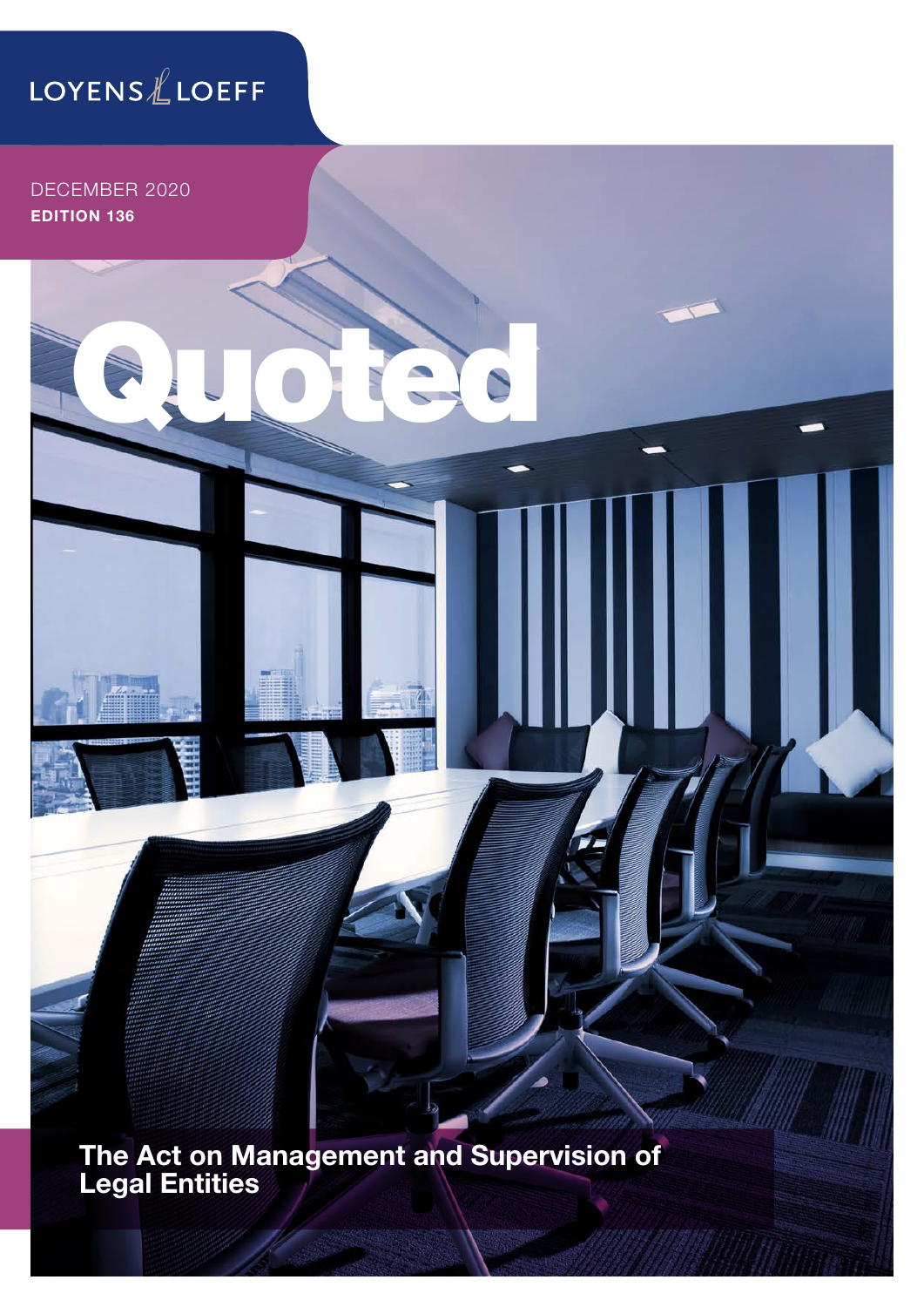# LOYENSLLOEFF

# In this edition

- **Introduction**
- Purpose and background
- Parliamentary debate
- Supervisory body
- Fulfilment of tasks and decision-making
- Conflict of interest
- Liability of management board and supervisory board members
- BVs and NVs
- Practical recommendations
- Conclusion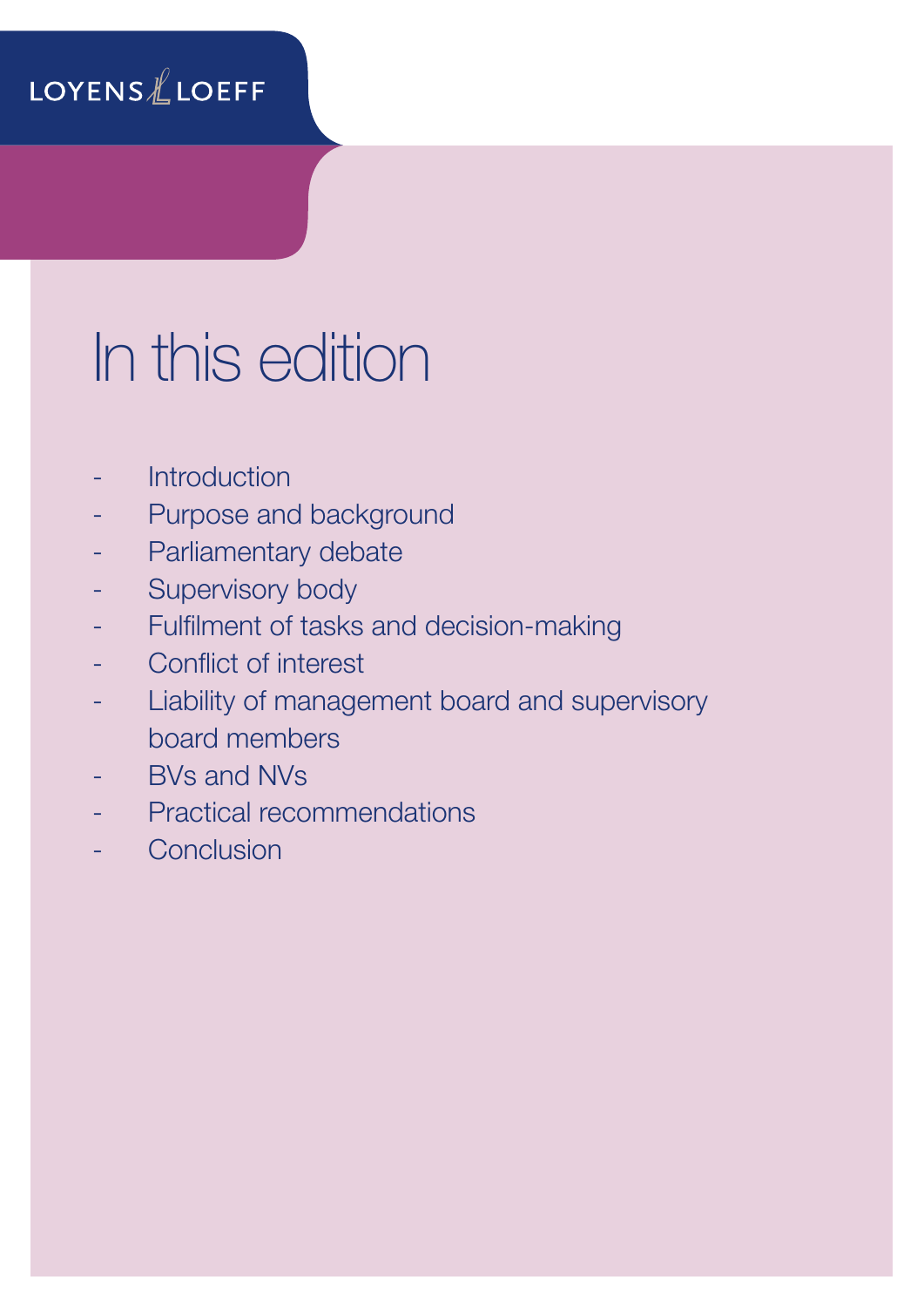# 1. Introduction

The Act on Management and Supervision of Legal Entities (MSLE Act; *Wet bestuur en toezicht rechtspersonen*) will enter into force on 1 July 2021. On 10 November 2020, the Dutch Senate (*Eerste Kamer*) agreed without a vote to the MSLE Act without amendments to the legislative proposal adopted by the House of Representatives (*Tweede Kamer*) on 28 January 2020.

The MSLE Act embodies the cross-sectoral response of the legislator to the demand for measures to improve the quality of management and supervision of foundations and associations in the semi-public sector. Recent years have seen a tightening of rules and principles for good governance and supervision in sectoral legislation and codes. In supervisory frameworks of external supervisors, too, the emphasis is on tightening up rules on good governance and supervision.<sup>1</sup> With the MSLE Act, the legislator has opted for a general clear legal basis that applies to all legal entities. Even though the MSLE Act mainly affects foundations and associations, the MSLE Act entails changes for all legal entities and is therefore important for a broad group of our clients. For a schematic overview of the changes per legal entity, please refer to the *easy reference overview* attached to this Quoted (*Appendix*).

The MSLE Act introduces statutory rules for the foundation (*stichting*), association (*vereniging*), cooperative (*coöperatie*) and mutual insurance association (*onderlinge waarborgmaatschappij* (OWM)) for, *inter alia*, the one-tier board and the supervisory board. Also, conflict of interest rules and rules in respect of liability of management and supervisory board members will become more analogous to the respective rules for the private limited liability company (BV) and public company (NV). The MSLE Act also contains rules for the management board on the division of duties, remuneration and an advisory vote in the general meeting. Sectoral laws and codes will of course remain of continued importance but will need to be amended on certain points to avoid duplication of rules.

The MSLE Act clarifies the statutory duties of management and supervisory board members of foundations, associations, cooperatives and OWMs. This task entails acting in accordance with the interests of the legal entity

and the enterprise or organisation connected with it and involves a weighing up of interests. In doing so, the overriding interest of the proper functioning of the legal entity must be prioritised and the own interests of a management or supervisory board member may not prevail.

In this Quoted we will discuss the most prominent changes to Book 2 Dutch Civil Code (Book 2 DCC) that the MSLE Act brings for the foundation, association, cooperative and OWM.

In addition to this, we will elaborate on some clarifications following from the legislative process in respect of the interpretation of certain rules for the BV and the NV that were already incorporated in Book 2 DCC (see section [8](#page-9-0)).

We will discuss the further regulations for the supervisory body in section [4,](#page-4-0) the performance of duties and decisionmaking in section [5,](#page-5-0) conflict of interest in section [6](#page-7-0) and liability in section 7. We conclude with a number of practical recommendations (section [9](#page-10-0)) and a brief conclusion (section [10](#page-11-0)).

# 2. Purpose and background

Incidents resulting from poor governance and failing supervision *inter alia* at foundations in the semi-public sector, led to the publication in 2013 of the report "*Een lastig gesprek*" ("A difficult conversation") by the commission on responsible governance and supervision in the semi-public sector (also known as the Good Governance Commission or the Halsema Commission)<sup>2</sup>. The commission concluded that there are flaws in the (political) administrative order, the steering mechanisms and the division of responsibilities in the semi-public sector that are a source of immoral behaviour on the part of board members and supervisory board members. This report convinced the Dutch parliament that a legal governance framework is needed for all legal entities. In the same year, the Management and Supervision (Public and Private Companies) Act (*Wet Bestuur en Toezicht*) came into force, which contained a package of regulations for the management and supervision of BVs and NVs. This act served as an important starting point for the MSLE Act. The purpose of the MSLE Act is therefore to supplement the regulations for management and supervision applicable

<sup>1</sup> We refer, for example, to the work programme of the Dutch Healthcare Authority (NZa) for 2019 and 2020.

<sup>2</sup> F. Halsema et al., *Een lastig gesprek* (advies van de Commissie Behoorlijk Bestuur), annex to: *Parliamentary Papers II* 2013-14, 28 479, no. 68.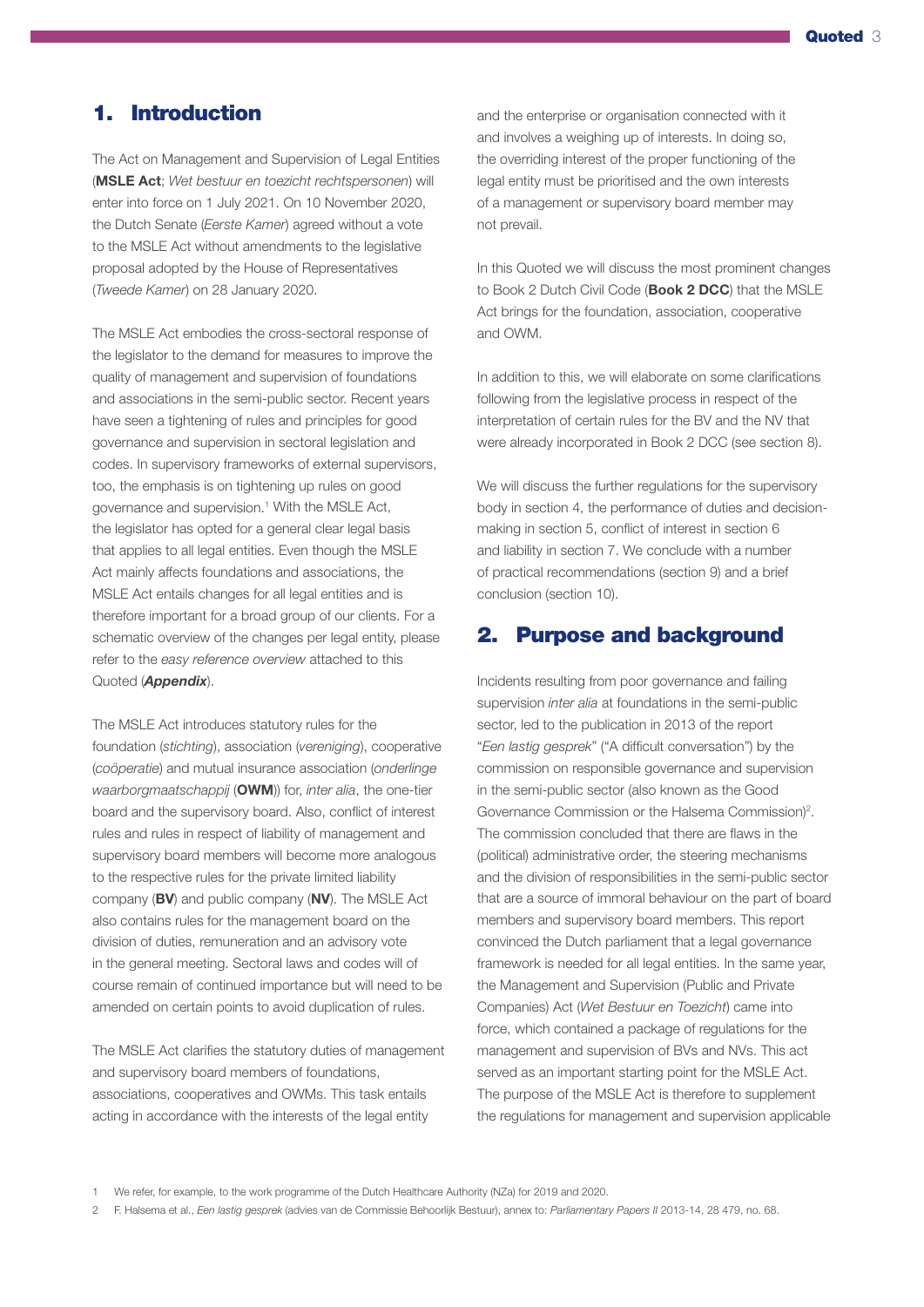to foundations, associations, cooperatives and mutual insurance associations in Book 2 DCC and to align them as much as possible with the regulations for BVs and NVs. In addition, the MSLE Act aims to clarify the legal framework already in force and to stimulate further professionalism in foundations, associations, cooperatives and mutual insurance associations.

The MSLE Act has consequences for foundations in particular, since the current general law on foundations (Title 6 of Book 2 DCC) only contains a very limited governance scheme. At the moment, this regulation contains little more than that a foundation must have a board consisting of at least one management board member.

# 3. Parliamentary debate

The MSLE Act has a somewhat turbulent parliamentary history due to a number of crucial changes made to the original draft.<sup>3</sup> The original MSLE Act legislative proposal, published in June 2016, provided for a fundamental change to Book 2 DCC, whereby the standards for all legal entities would be collectively incorporated in Title 1 of Book 2 DCC (the general part). The existing regulations for NVs and BVs, including the rules on liability, would therewith apply to all legal entities and therefore also to the foundation, association, cooperative and OWM. All then went quiet around the MSLE Act legislative proposal until it was again debated by the House of Representatives at the end of 2018.

The 'collective approach' described above in Title 1 was abandoned by the Minister in a Memorandum of Amendment (*Nota van wijziging*) at the end of 20184 , because there would not be sufficient opportunity to deviate per legal entity from the basic rule and flexibility would therefore be jeopardised. Despite being a fundamental change, it made little difference in legal terms. As a result of this change, the amended MSLE Act legislative proposal included the additional provisions per legal form separately, with variations where required due to the respective legal form.

The change of direction at the end of 2018 also included an alleviation of the proposed liability regimes so that both remunerated and unremunerated management board members of non-commercial foundations and non-commercial associations are exempted from the presumption of legal proof in the event of bankruptcy. Also, the rules requiring provisions regarding absence or inability to act in the articles of association, as well as those limiting the use of multiple voting rights of management and supervisory board members, were deleted following (limited) criticism expressed in literature<sup>5</sup>. The arguments expressed in literature were that having these rules apply *mutatis mutandis* on all legal entities would restrict the freedom of organisation, would entail the need to change existing structures and would not be in line with the rationale of the legislative proposal (flexibility). All in all, the MSLE Act in its updated form resulted in a downsized set of changes to Book 2 DCC.

The renewed MSLE Act was perceived as more userfriendly, but was not seen as an improvement on all points. In particular, deleting the previously envisaged rules on absence and inability of management and supervisory board members and the rules limiting the use of multiple voting rights for the foundation and association were seen as unfortunate changes that undermined the objectives of the legislative proposal (amongst others, introducing uniform rules for all legal entities).<sup>6</sup> The limitations on the use of multiple voting rights should be the same for all legal entities since there is no good reason to make a distinction between associations, cooperatives, OWMs and foundations on the one hand, and NVs and BVs on the other hand. The same argument applies to the requirement that articles of association of all legal entities need to contain provisions regarding absence and inability of management and supervisory board members.

This view was shared by the House of Representatives, as evidenced by the fact that in January 2020, the content of the MSLE Act legislative proposal was corrected at the last minute by two amendments concerning the reinstatement of the aforementioned rules in respect of absence and inability and limitations on the use of multiple voting rights.<sup>7</sup>

- 3 *Parliamentary Papers II* 2015/16, 34491, no. 2.
- *4 Parliamentary* Papers II 2018/19, 34491, no. 7.
- 5 Cf. J.D.M. Schoonbrood & J.J. Meppelink, 'Gevolgen van het voorstel tot beperking van het meervoudig stemrecht voor andere rechtspersonen dan de NV en BV', WPNR 2016/7118, pp. 683-686.
- 6 See *inter alia* W.J.M. van Veen and J.A.M. ten Berg, 'Enkele overpeinzingen bij het wetsvoorstel Bestuur en toezicht rechtspersonen', WPNR 2019/7236, pp. 324-334.
- 7 *Parliamentary Papers II* 20192020, 34491, nos. 13 and 14.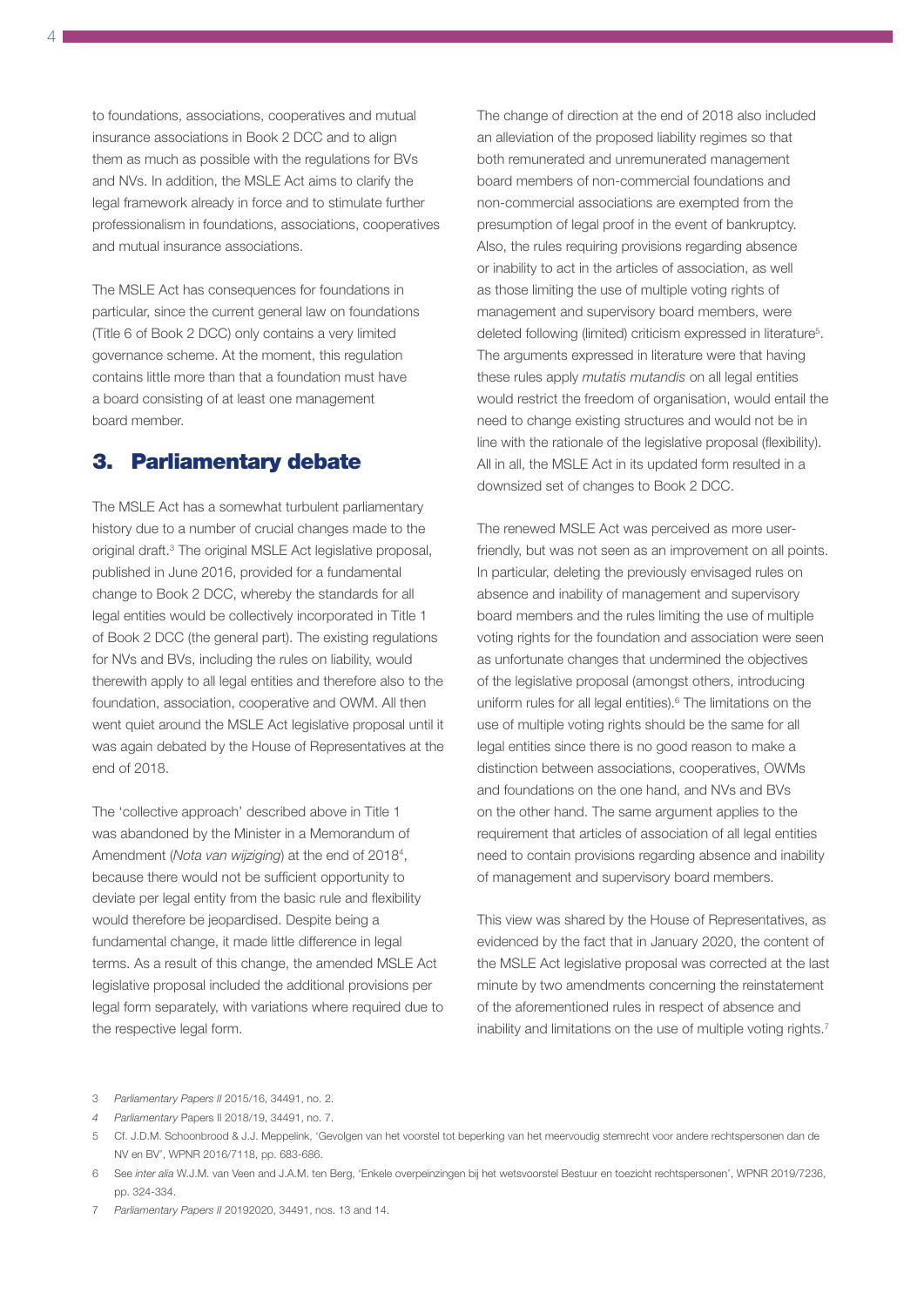<span id="page-4-0"></span>On 10 November 2020, the Senate adopted the proposal without a vote. For the SGP-representatives was noted that, it the proposal would have been up for a vote, that they would have voted against.

# 4. Supervisory body

#### 4.1 General

The MSLE Act provides a basis for foundations and associations to introduce a supervisory body, either by establishing a supervisory board (dualistic) or by establishing a one-tier board (monistic). A legal basis for the supervisory board already existed for BVs, NVs, cooperatives and OWMs but was still lacking for foundations and associations.

In practice, there is a need for rules for both the twotier board model and the one-tier board model, as that various foundations and associations already use such a model, but in the absence of a legal basis, there is legal uncertainty as to their qualification. In principle, the introduction of a supervisory board or one-tier board is optional<sup>8</sup>, so the choice to introduce an internal supervisory body lies, in principle, with the legal entity itself.

#### 4.2 Two-tier board model

At the MSLE Act coming into force, the existing rules on supervisory boards of BVs, NVs, cooperatives and OWMs will also apply to foundations and associations. Similarly to management board members of foundations, the law will not prescribe the manner in which supervisory board members of foundations are appointed and dismissed, so that these rules can be given form in the articles of association at the foundation's own discretion.

As for associations, the general meeting of members appoints the supervisory board members. The articles of association may also provide otherwise, provided that each member may (in)directly participate in voting in respect of the appointment.

The statutory duty of the supervisory board is first and foremost to supervise the policy of the management board and the general course of affairs within the legal entity and the enterprise or organisation connected with it. The supervisory board also assist the management board by providing advice and - like the management board –

acts in accordance with the interests of the legal entity and the enterprise or organisation connected with it. In order to carry out its duties, the supervisory board must receive all necessary information from the management board and at least once a year it must be comprehensively informed by the management board of, among other things, the policy of and the risks for the legal entity. Unlike the management board, a supervisory board may consist only of natural persons. If the legal entity, due to its size, is obliged to have a two-tier board structure, the supervisory board will have a more extensive range of duties.

#### 4.3 One-tier board model

Since 2013, BVs and NVs have had the one-tier board model, which creates the possibility of setting up a one-tier board, consisting of executive and non-executive directors. As from the entry into force of the MSLE Act, a similar legal basis will exist for foundations, associations, cooperatives and OWMs.

The one-tier board encompasses a division of tasks between executive and non-executive directors and requires a basis in the legal entity's articles of association, which can be elaborated in board resolutions or board regulations. The division of tasks means that one or more directors are particularly concerned with the day-to-day management of the legal entity and the enterprise or organisation connected with it (the executive directors). Directors to whom no specific executive tasks are assigned, have as their main task management in general (the non-executive directors). The role of these directors can only be compared to a limited extent with the role of supervisory board members in a two-tier board model. After all, the range of duties includes much more than supervision and advice.

Management tasks that are not specifically assigned to individual directors belong to the board as a whole, i.e. to both the executive and non-executive directors. The non-executive directors therefore also bear management responsibility for all management actions, including the actions of the executive directors. However, the broader responsibilities of non-executive directors (and the resulting greater liability risks) are seen as a disadvantage of this board model. What is considered an advantage, however, is that the non-executive directors are more involved in day-to-day management than a

8 Exceptions apply in the case of applicability of the two-tier board system to cooperatives and mutual insurance associations and on the basis of sectoral regulations.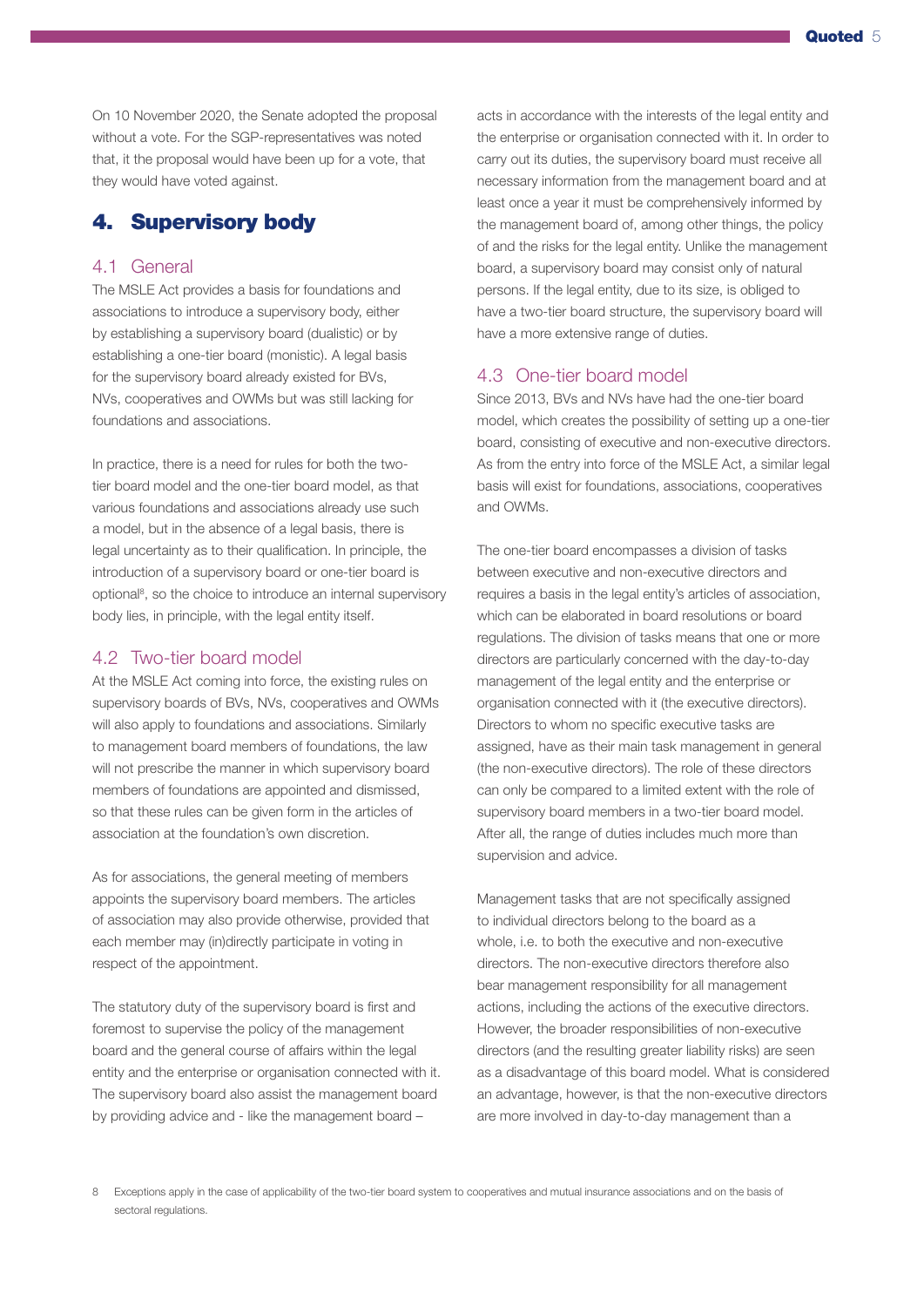supervisory board. By being closer to the information, action can be taken at an earlier stage if circumstances so require.

There are limits as to the possibility to divide task within the board. For example, non-executive directors cannot be deprived of their supervisory task. Furthermore, the chairmanship of the board, making nominations for the appointment of a director and determining the remuneration for executive directors cannot be granted to an executive director.

The MSLE Act assumes decision-making by the one-tier board as a whole. However, it is possible to provide in or pursuant to the articles of association that one or more directors may adopt resolutions concerning the management tasks assigned to them. In that case, a resolutions so adopted by one or more directors will nevertheless be attributed to the board as a whole.

Several sectoral laws exclude the use of the one-tier board model, for example, the Housing Act and the Care Institutions (Accreditation) Act Implementation Decree. In the literature it is argued that an adjustment of legislation and regulations for the housing corporation and healthcare sector needs to be made now that the MSLE Act opens the possibility of the establishment of a one-tier board.<sup>9</sup> After all, the prevailing view is that good governance and due supervision can be achieved in both a two-tier and one-tier board model.

#### 4.4 Governing and executive board

In practice, foundations and associations regularly make use of a structure in which there is a governing board and an executive board. This board model is used, for example, in organisations of whose management is very time consuming. Where the executive board is responsible for day-to-day affairs, the governing board is more remote and has a more supervisory, coordinating and advisory role.

The MSLE Act is clearly based on a single board. It is therefore generally accepted that the governance model with a governing board and an executive board reflects a division of management tasks between two bodies which together form the board in the sense of Book 2 DCC. The division of management tasks and powers must

be clear from the articles of association adopted by the respective legal entity.

Variations to the approach described above are possible, for example, a structure whereby the governing board is explicitly designated in the articles of association as the board within the meaning of Book 2 DCC. In this situation, the mandatory powers accrue to the governing board; certain other powers are delegated to the executive board.

The MSLE Act does not provide transitional rules for the board model described in this section. Subsequently, there is no immediate need to change the structure of the legal entity (within a certain period of time) after the entry into force of the MSLE Act. However, in the light of the MSLE Act, whether there is a one-tier or two-tier board model and therefore whether the general directors essentially qualify as non-executive directors or supervisory board members will have to be examined on the basis of the articles of association and actual implementation. As such, it may be advisable to make adjustments in order to avoid ambiguities about the mandatory duties and powers, responsibilities and liabilities.

# <span id="page-5-0"></span>5. Fulfilment of tasks and decision-making

#### 5.1 Guidance

In the case of BVs and NVs, the standard for the performance of duties by management and supervisory board members has already been expressly laid down by law: management and supervisory board members must be guided by the interests of the legal entity and the enterprise connected with it.

For foundations and associations, the MSLE Act adds rules on duties and the guideline to be used to the provisions on the performance of duties. After all, management and supervisory board members of these legal entities may also be confronted with a conflict of interests. Since not all foundations and associations run a business, reference is made not only to "guided by the interests of the legal entity and the enterprise connected with it" but also to the "organisation".

9 Inter alia by: A.G.H. Klaassen, 'Het wetsvoorstel Wet bestuur en toezicht rechtspersonen en de semipublieke sector: een betere aansluiting op Boek 2 DCC is wenselijk', *Ondernemingsrecht* 2017/107.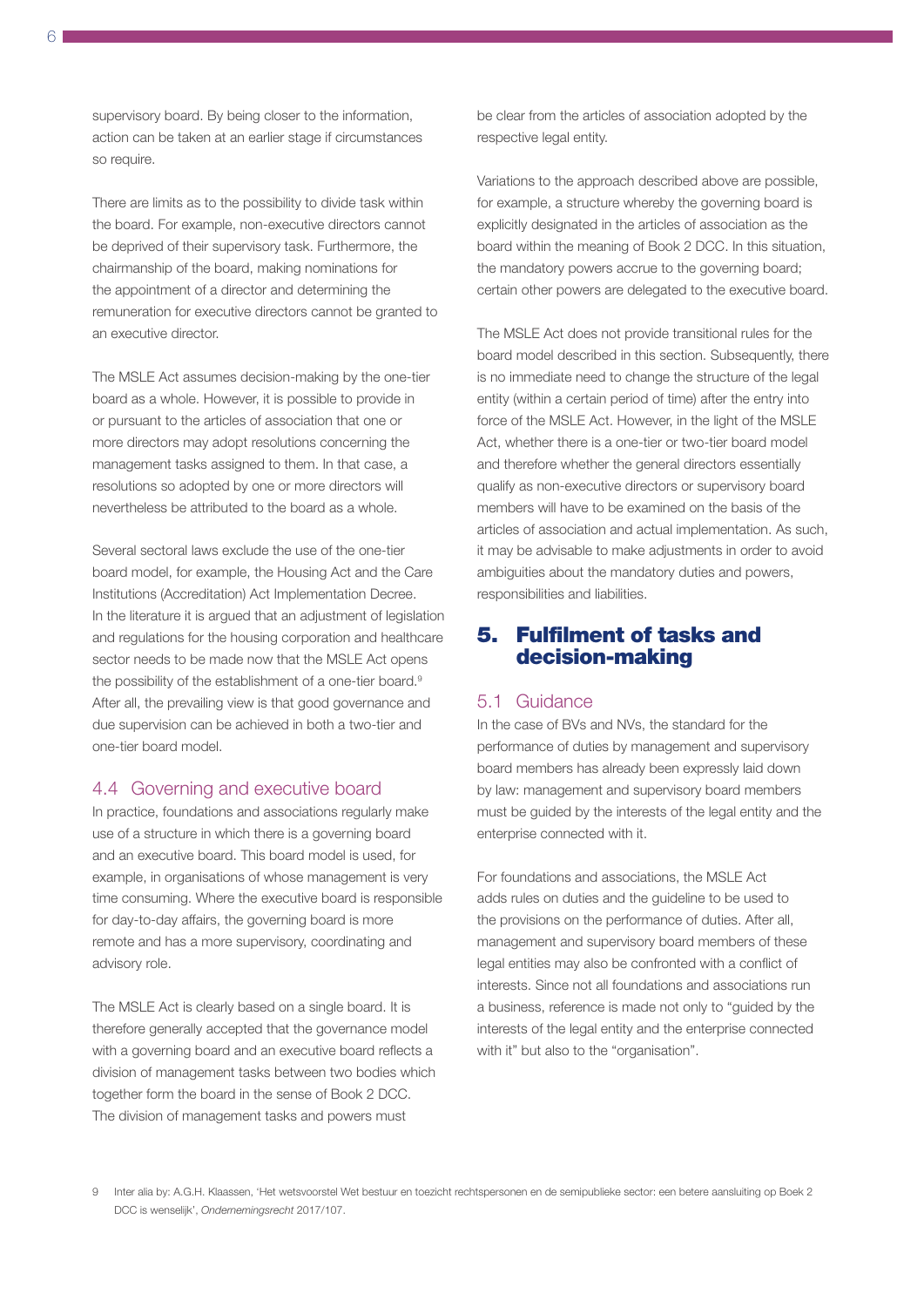#### 5.2 Multiple voting rights

For BVs and NVs, the principle of directors' collegiality was enshrined in law almost twenty years ago. It follows from this principle that a management board member (or a supervisory board member) can never cast more votes than his fellow directors jointly. For foundations, associations, cooperatives and OWMs, the MSLE Act provides for equality with the rules for BVs and NVs in this respect. This means that pursuant to the MSLE Act, management and supervisory board members cannot cast more votes than their fellow board members jointly.

With regard to multiple voting rights, transitional law applies. Based on this, a provision in the articles of association that prior to the entry into force of the MSLE Act stipulates that a certain management or supervisory board member of an association, cooperative, OWM or foundation may cast more votes than the other board members jointly, is valid until no later than five years after the date on which the MSLE Act enters into force or until the next amendment of the articles of association after the entry into force of this Act, whichever comes first.

#### 5.3 Absent or unable to act

From the moment the MSLE Act comes into force, foundations, associations, cooperatives and OWMs are obliged to include provisions in their articles of association for cases in which all management or supervisory board members are absent or unable to act. A provision in the articles of association for the absence or inability to act of only some of the management or supervisory board members is optional.

The management board or supervisory board of a legal entity may consist of one or more persons. The law does not prescribe the number of persons; the articles of association may do so. If a legal entity has more than one management or supervisory board member, the principle of collective management or supervision applies. This means that resolutions are deemed to have been adopted in mutual consultation, and that all management or supervisory board members are responsible for their joint management or supervision.

If a management or supervisory board member is unable to carry out his duties, that means that resolutions cannot be adopted on the basis of mutual consultation between all board members. A board member is unable to act in

situations where he is temporarily unable or prevented from performing his duties, for example, because of suspension or long-term illness or inaccessibility. In that case, provisions concerning absence or inability to act may provide for a solution. Such an arrangement will be of a temporary nature. An absence occurs when a vacancy arises: the officer ceases to be a board member, for example, by resignation or upon death.

The MSLE Act also provides for a legal basis for NVs, foundations, associations, cooperatives and mutual insurance associations to define "unable to act" in the articles of association. In practice, for example, some articles of association extend the concept by stipulating that an officer is unable to act if he has declared this in writing. The articles of association may also qualify a board member as being unable to act in case of a conflict of interests.

The MSLE Act clarifies that the person who, in case of absence or inability to act of a board member, is appointed to perform acts of management is equated with a management board member as far as these actions are concerned. A similar provision is introduced for supervisory board members.

Transitional law also applies to the rules in respect of absence or inability to act. Based on the transitional rule, it is not required to amend articles of association purely for the introduction of provisions in respect of absence or inability to act. However, the articles of association of a legal entity that do not yet include MSLE Act compliant provisions on this subject must incorporate such provisions at the occasion of the first amendment to its articles of association after the MSLE Act has come into effect.

#### 5.4 Advisory role at general meetings

Under the MSLE Act, management board members of associations are given an advisory role in general meetings. Supervisory board members of associations will also have such an advisory vote under the MSLE Act, in order to enable them to give their views on the resolutions proposed by the general meeting, so that the members of the association can take these into account.<sup>10</sup> If a resolution is adopted in the general meeting without the board members being able to give their advice on the basis of this basis principle, the resulting resolution will be voidable.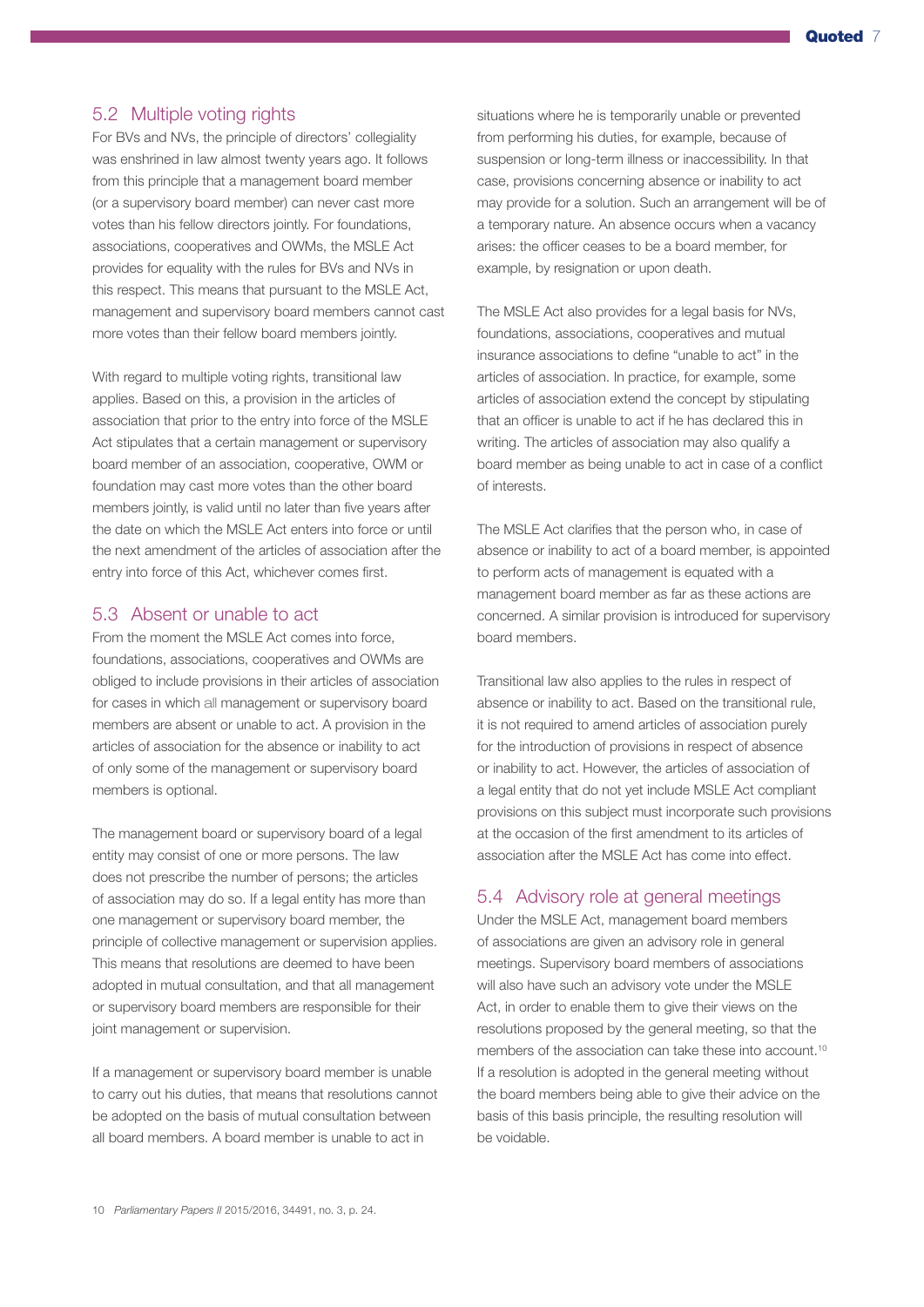The same principle under the MSLE Act applies to the adoption of resolutions outside of meetings. In such cases, strictly speaking, it is not possible to refer to an advisory vote so that management and supervisory board members must be given the opportunity to provide advice before the relevant resolution is adopted.

## 5.5 Dismissal by the Court (foundation) and (supervisory) board member disqualification

The MSLE Act contains new rules specifically for foundations to modernise and clarify the dismissal of management and supervisory board members by the Court. Under current law, the possibilities for a dismissal by the Court are limited. The Court will acquire more discretional powers to dismiss a management or supervisory board member of a foundation if so requested by the Public Prosecution Service or another interested party.

Under the MSLE Act, a management or supervisory board member of a foundation can be dismissed by the Court at the request of the Public Prosecution Service or another interested party (i) for neglect of his duties, (ii) for other important reasons, or (iii) due to a drastic change of circumstances on the basis of which the continuation of his position as board member cannot reasonably be expected.

This regulation, based on the regulation for an entity to which the large company regime (*structuurregeling*) applies, offers an extra means of dismissing a board member who is not functioning properly. This is a welcome change as not all foundations have a supervisory board that is able to take appropriate measures.

By law, the dismissal of a management or supervisory board member by the Court entails a five-year disqualification as board member. The Court may make an exception to this rule if the respective officer cannot be held seriously culpable in view of the duties assigned to others.

# <span id="page-7-0"></span>6. Conflict of interest

As from the entry into force of the MSLE Act, the conflict of interest rules that have already applied to BVs and NVs since 2013 will also apply to associations, cooperatives and OWMs.

For all legal entities, the conflict of interest rules will be an internal matter as from the entry into force of the MSLE Act: any invalid decision-making, whereby a given board member participates in the decision-making process despite a conflict of interest, will not affect the external power of representation, contrary to the old "representation rule" (which until the entry into force of the MSLE Act will still apply to associations, cooperatives and OWMs). Legal certainty is therefore greatly enhanced by this change.

Under the new rule, a management or supervisory board member with a conflict of interest will not take part in the deliberations and decision-making on the particular subject if he has a (in)direct personal interest that conflicts with the interest of the respective legal entity and the enterprise or organisation connected with it. In practice, the respective management or supervisory board member is expected to temporarily not participate in the meeting or in the decision-making process until after the relevant item on the agenda has been dealt with.

In order to determine which body is authorised to adopt resolutions in the event of a conflict of interest on the part of a management or supervisory board member of an association, cooperative or OWM, we refer to the escalation steps that follow from the *easy reference overview*. Incidentally, the articles of association of the legal entity may deviate from the basic statutory regulation. As foundations are subject to a slightly different set of rules, we would like to make the following additional comments.

Many foundations do not have a supervisory body and apart from that (in view of the fact that foundations are prohibited by law to have members) they do not have a corporate body comparable to a general meeting. In connection with this, the management board of a foundation without a supervisory board remains competent (in case decision-making is not possible due to a conflict of interest of all board members), provided the board records the considerations with regard to the relevant resolution in writing. The background to this written record is to ensure that board members are aware of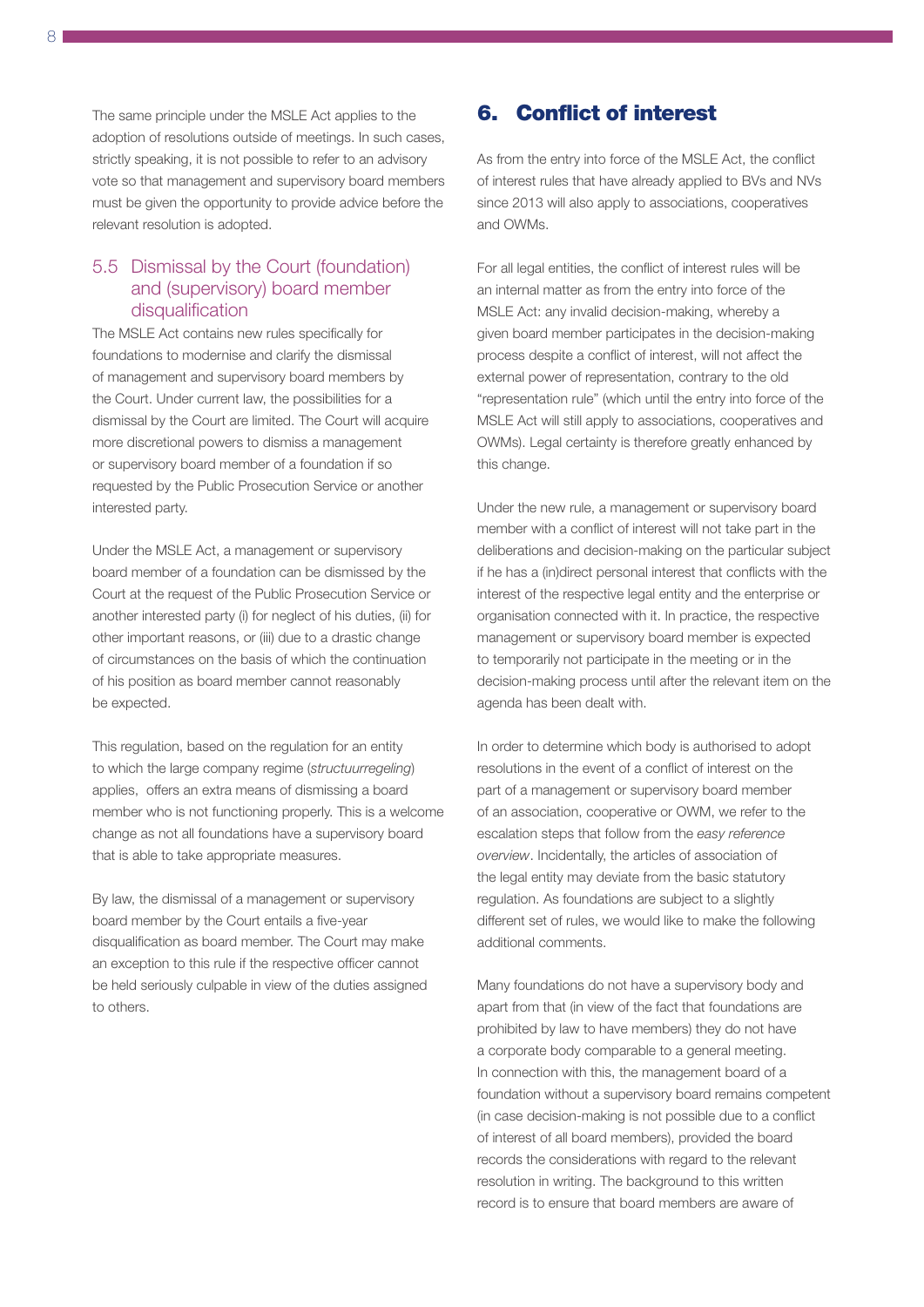the standard that in the performance of their duties, the interests of the legal entity should prevail over their own interests.<sup>11</sup> A similar rule applies to the supervisory board of a foundation. Deviating principles may be included the articles of association.

If a resolution is adopted notwithstanding the conflict of interest rules, this resolution is voidable.<sup>12</sup> Annulment of the resolution has no consequences for the legal act of the legal entity and the power of representation of the management board or the management board member concerned. The legal act therefore remains in force. Contracting parties are therefore, in principle, not affected by a conflict of interest on the part of a board member.

The new rules have no retroactive effect. If the articles of association of associations, cooperatives or OWMs are still in line with the old legislation, a transitional scheme is provided for.

From the transitional scheme follows hat a provision in the articles of association stipulating that in the event of a conflict of interest on the part of a management board member, the legal person must be represented by a person other than the management board or a management board member, has no legal force for legal acts entered into after the entry into force of the MSLE Act. Also, the general meeting can remedy any void legal acts entered into before the entry into force of the MSLE Act by ratifying those. The general meeting can therefore, by means of a resolution or a series of resolutions, repair the power of representation that has arisen as a result of the old statutory rules. If the general meeting fails to do so, the legal entity will as yet be able to invoke nullity in respect of those old legal acts.

# 7. Liability of management board and supervisory board members

Until now, for foundations and associations, the liability regime of management or supervisory board members in respect of the duties assigned to them was not sufficiently clear yet. At present, non-commercial foundations and associations must fall back on the general director liability regime contained in Section 2:9 DCC<sup>13</sup> and possible liability by virtue of a wrongful act. To this, for formal commercial associations and commercial foundations, the MSLE Act adds a legal basis for director liability, i.e. the basis for liability in the event of bankruptcy under Section 2:138 DCC, via the mutatis mutandis clauses of Sections 2:50a and 2:300a DCC. Here too, therefore, uniformity is sought with the rules for BVs and NVs.

On the basis of the MSLE Act, manifestly improper management (or supervision) is irrefutably established when the management board has failed to fulfil the requirement to keep records or when the financial statements have not been published on time. In that case there is also a (rebuttable) presumption that the improper performance of duties is an important cause of the bankruptcy. The foregoing applies to management and supervisory board members of an association or foundation that is liable for corporation tax, or that is a semi-public entity and (by virtue of sectoral legislation) and regulations) is obliged to publish its financial statements. These presumptions therefore do not apply to management or supervisory board members of non-commercial associations and foundations. While this does not mean that they cannot be liable in bankruptcy, in those cases the burden of proof lies with the trustee in bankruptcy.

According to the Note on the report on the legislative proposal in the House of Representatives, the MSLE Act contains a legal framework for the liability regime for foundations and associations which the various sectors can tailor to their needs.<sup>14</sup> In its report, the Halsema Commission called for a more precise description of the tasks, duties and liability of management and supervisory board members of institutions in semi-public sectors: this was lacking for the internal supervisor.

<sup>11</sup> *Parliamentary Papers II* 2015/16, 33491, no. 3, p. 6.

<sup>12</sup> It is unclear as to the legal consequences of failure to comply with the obligation to make a written record of the considerations on which the resolution is based. According to the Minister, the breach of the obligation does not result in voidability. Several authors are of the opinion that the resolution should be voidable.

<sup>13</sup> Internal director's liability requires serious culpable mismanagement, a standard that was introduced in Supreme Court 10 January 1997, NJ 1997/360 (Staleman/Van de Ven), ground 3.3.1. This was later codified in Article 2:9 DCC.

<sup>14</sup> *Parliamentary Papers II* 2018/2019, 34491, no. 6.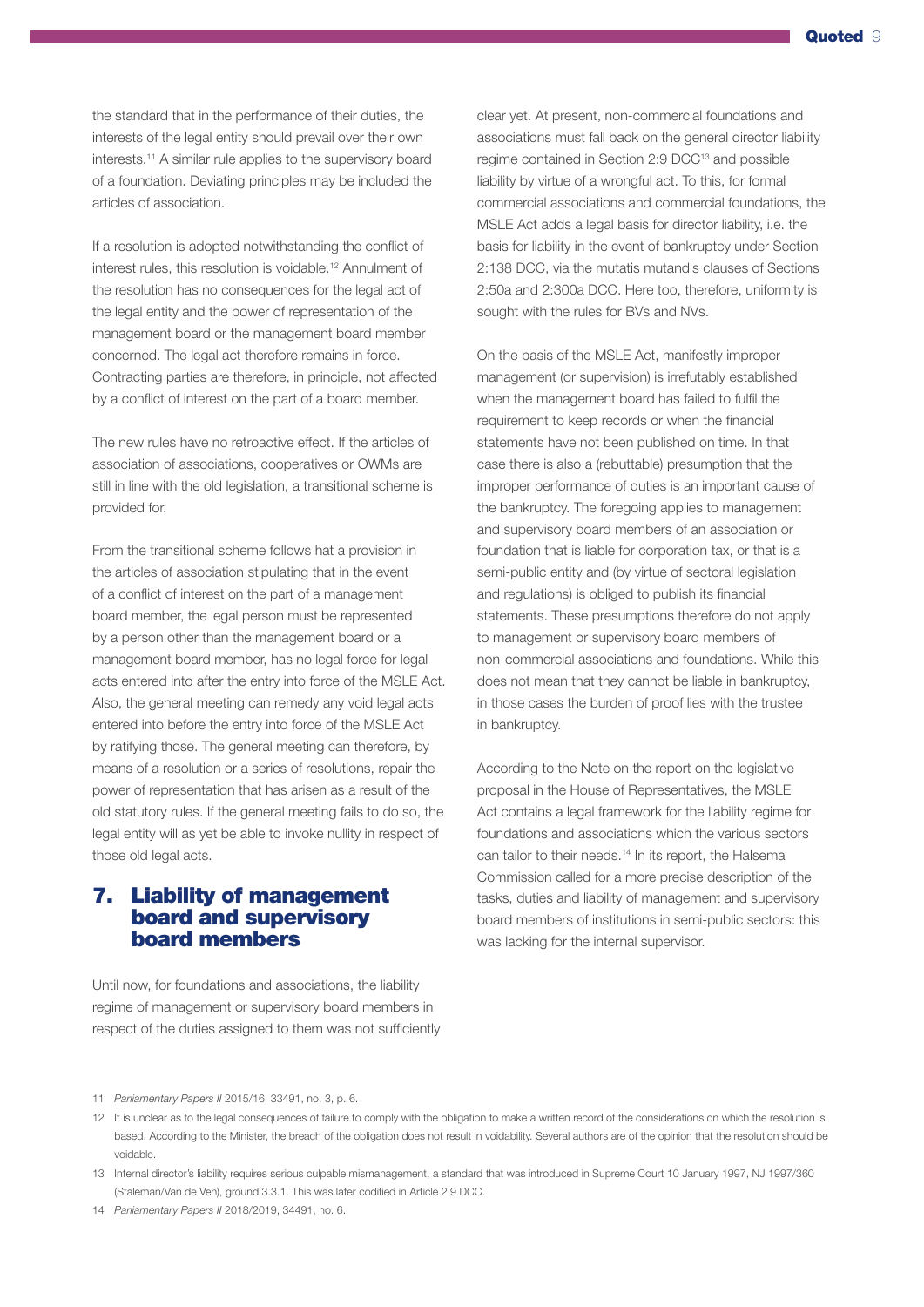# <span id="page-9-0"></span>8. BVs and NVs

#### 8.1 Limited changes

The changes that the MSLE Act brings to BVs and NVs are first and foremost aimed at harmonising the rules applicable to absence and inability to act. The relevant statutory provisions for management board members of BVs and NVs currently differ slightly from each other, but - even if the wording of the respective sections of the DCC might suggest otherwise - require that provisions are included in the articles of association for the event that all board members are absent or unable to act. The same applies for supervisory board members of BVs; for supervisory board members of NVs there is currently not yet a statutory rule regarding absence or inability to act.

Under the MSLE Act, BVs and NVs are obliged to include an arrangement in their articles of association for the manner in which the duties and powers are temporarily provided for in the event of absence or inability to act of all management or supervisory board members. The articles of association may contain provisions in the event of absence or inability to act of one or more board members.

As from the entry into force of the MSLE Act, it will also be clear by law that the articles of association of NVs may specify in more detail when a board member is unable to act. For BVs, such a legal basis already exists.

With regard to the rules on liability, pursuant to the MSLE Act a board member cannot set off a claim of the company on account of improper performance of duties against a possible claim against the company.

## 8.2 Clarifications resulting from the legislative process

There was discussion in literature as to whether statutory rules concerning absence and inability to act of board members may include that, in the event of a conflict of interest of all board members or the sole board member, one or more temporary board members are appointed, while a supervisory board has been established. In the Note on the report on the legislative proposal (Nota naar aanleiding van het verslag), the Minister confirmed that this is permitted: it is up to the BV or NV to decide which approach is chosen in respect of the situation in which a board member is unable to act. The Minister states that

if the legal entity choses an approach in which temporary board members are appointed in the event of a conflict of interest of statutory board members, these temporary board members are also obliged by law to act in the interest of the legal entity. If there is a supervisory board, it will supervise these temporary board members.<sup>15</sup>

In addition, in literature there were several views on the question of how the conflict of interest rules relate to the authority of the management board to approve distributions to shareholders (Section 2:216(2) DCC) if management board members themselves hold shares. The Minister provided clarity in the Note on the report on the legislative proposal by stating that pursuant to Section 2:216(2) DCC, the management board will refuse the approval of the resolution of the general meeting to make a distribution if it knows or should reasonably foresee that the company will not be able to continue to pay its due and payable debts after the distribution. According to the Minister, it is not appropriate to apply the conflict of interest rules to this approval right, as at the occasion of the approval the board lacks any discretionary power of weighing up any (possibly conflicting) interests. In short, the management board may only assess a proposed distribution on the basis of the legally defined criterion of Section 2:216(2) DCC so that the conflict of interest rules does not apply to Section 2:216(2) DCC.16

Finally, the Note on the report on the legislative proposal addresses the relationship between any statutory delegation under Sections 2:129a/2:239a(3) DCC and the rules on conflict of interests. According to these Sections, an individual director in the one-tier board may be authorised by the board to adopt resolutions qualifying as board resolutions on matters falling within his mandate. The authority to resolve on these matters should revert to the board as a whole in cases where the director concerned is conflicted, in order to prevent a dead lock in respect of decision-making on matters delegated to the respective director. The Minister believes that it is up to the legal entity to include rules in the articles of association of the respective legal entity to ensure clarity on legally valid decision-making in these circumstances.

<sup>15</sup> *Parliamentary Papers II* 2018/2019, 34491, no. 6., p.12.

<sup>16</sup> *Parliamentary Papers II* 2018/2019, 34491, no. 6., p.12.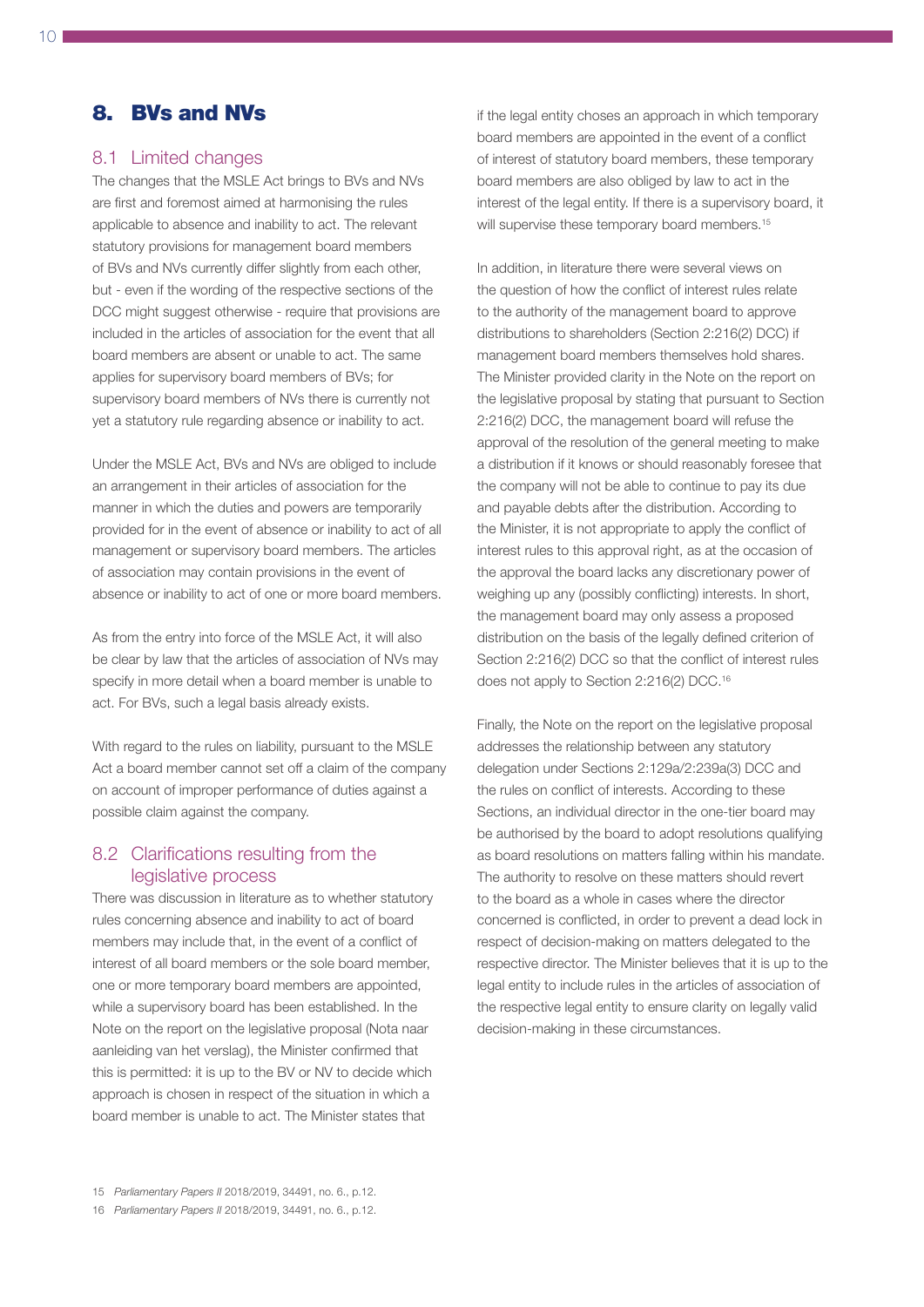According to the Minister, it is obvious that this authority will revert to the board as a whole, with the conflicted director not participating in the deliberations and decision-making.<sup>17</sup>

# <span id="page-10-0"></span>9. Practical recommendations

#### 9.1 General

In certain cases, the MSLE Act will have a substantial impact on daily practice. It is important to review the current articles of association to identify which provisions will need to be amended or supplemented (in due course). Below are several practical recommendations.

#### 9.2 Amendment to articles of association?

The MSLE Act contains several transitional provisions to accommodate current practice. The most important considerations for existing foundations, associations, cooperatives and OWMs are:

- a. if the articles of association do not yet contain rules governing absence and inability of board members, such rules are to be introduced at the earliest opportunity. In cases where a foundation has a sole board member, we recommend to amend the articles of association without delay;
- b. a provision in the articles of association under which, prior to the entry into force of the MSLE Act, a management or supervisory board member may cast more votes than the other board members jointly, is valid until five years after the entry into force of the MSLE Act or until the next amendment to the articles of association (whichever is sooner). We are happy to advise on a possible alternative solution in cases where the articles of association contain such a multiple voting right provision;
- c. if a foundation or association has established an internal supervisory body, we advise to assess, based on the statutory powers under the new legislation, whether this corporate body qualifies as a supervisory board under the MSLE Act; and
- d. if a board model is used consisting of a governing board and an executive board, we advise to assess whether this model qualifies as a one-tier board model or whether the governing board is essentially a supervisory board.

# 9.3 Recommendation on new conflict-ofinterest regulation

In section [6](#page-7-0) we explained that the MSLE Act provides for transitional law in connection with the amended conflict of interest rules for associations, cooperatives and OWMs. The general meeting of such a legal entity may resolve to ratify an invalid representation after the entry into force of the MSLE Act by resolving to appoint the respective representative(s) for that purpose.

Provisions in the articles of association that deviate from the statutory rules do not have to be amended without delay but can no longer be invoked. Therefore, it is obvious to have the articles of association amended on this point.

In addition, we recommend that the management board and/or supervisory board regulations lay down the procedure to be followed in the event of a conflict of interest situation. As far as we are concerned, the fact that the legislator has not opted to include an obligation to provide information in the MSLE Act in the event of a conflict of interests does not detract from the need to provide for a proper procedure in this respect. Under sectoral regulations or codes obligations to provide information in the event of a conflict of interests already exist, for example in the health care, education and cultural sectors.

In practice, such a procedure may involve, for example, that the (potentially) conflicted board member reports the (potential) conflict of interests to his fellow board members without delay. If a supervisory board has been established, it is obvious that the chairman of the supervisory board must also be informed. In principle, the (potentially) conflicted board member should not be participate in the decision as to whether or not a conflict of interests exists. Of course, the respective board member may be heard prior to the decision-making.

If a choice is made for provisions in the articles of association pursuant whereto a corporate body remains authorised to resolve upon a certain topic despite the existence of conflicting interests, a right of approval of the relevant resolution by the general meeting or supervisory board is often opted for in practice, assuming of course that such a corporate body is present or established.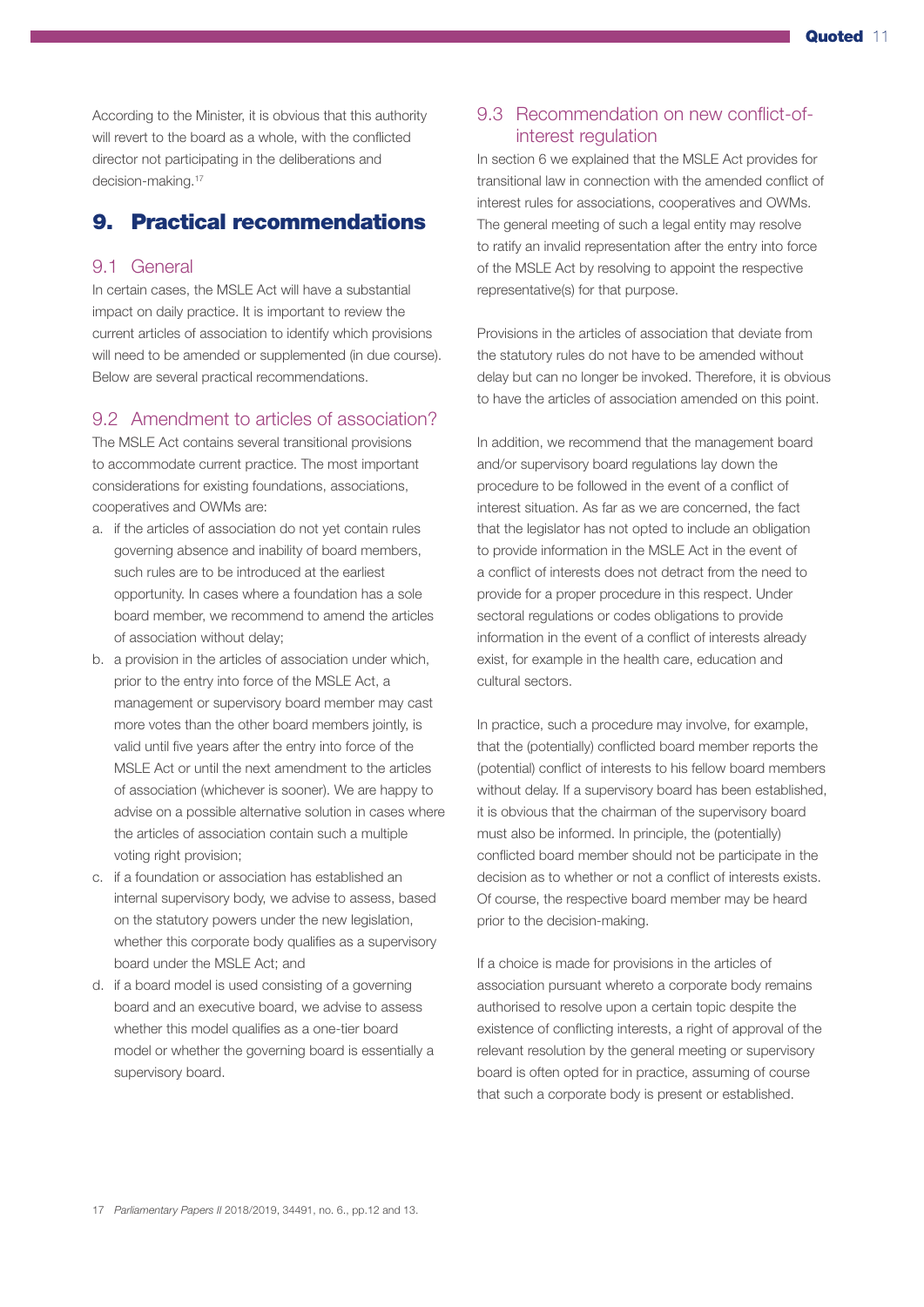#### 9.4 Sectoral regulations

Applicable sectoral regulations or codes will continue to be relevant following the entry into force of the MSLE Act. Based on such regulations or codes there may be a need to include specific provisions in the articles of association and this will remain the case.

The MSLE Act brings a broad legal basis with it with guiding principles for management and supervision for all legal entities. It is not the intention to alter sectoral principles, so that, for example, the articles of association may continue to contain additional provisions on the duties and powers of the supervisory board, such as approval rights in respect of board resolutions.

# <span id="page-11-0"></span>10. Conclusion

This Quoted deals with the most important amendments to Book 2 DCC pursuant to the MSLE Act. Together with the *easy reference overview*, which schematically sets out all changes pursuant to the MSLE Act, we provide a complete overview of the new statutory rules.

According to the Explanatory Memorandum (*Memorie van Toelichting*), the MSLE Act meets a practical need.<sup>18</sup> Fact is that the MSLE Act introduces a clear set of general rules in Book 2 DCC applicable to all legal entities, therewith serving daily practice and legal certainty. However, it concerns rules that only define the main tasks, duties and authorities of the management board and supervisory board. Practical elaboration in sectoral legislation and codes and further colouring by the Courts remains as important as ever.

In addition, it remains to be seen whether the MSLE Act indeed provides an effective basis for the intended improvement of the quality of management and supervision (especially in the semi-public sector).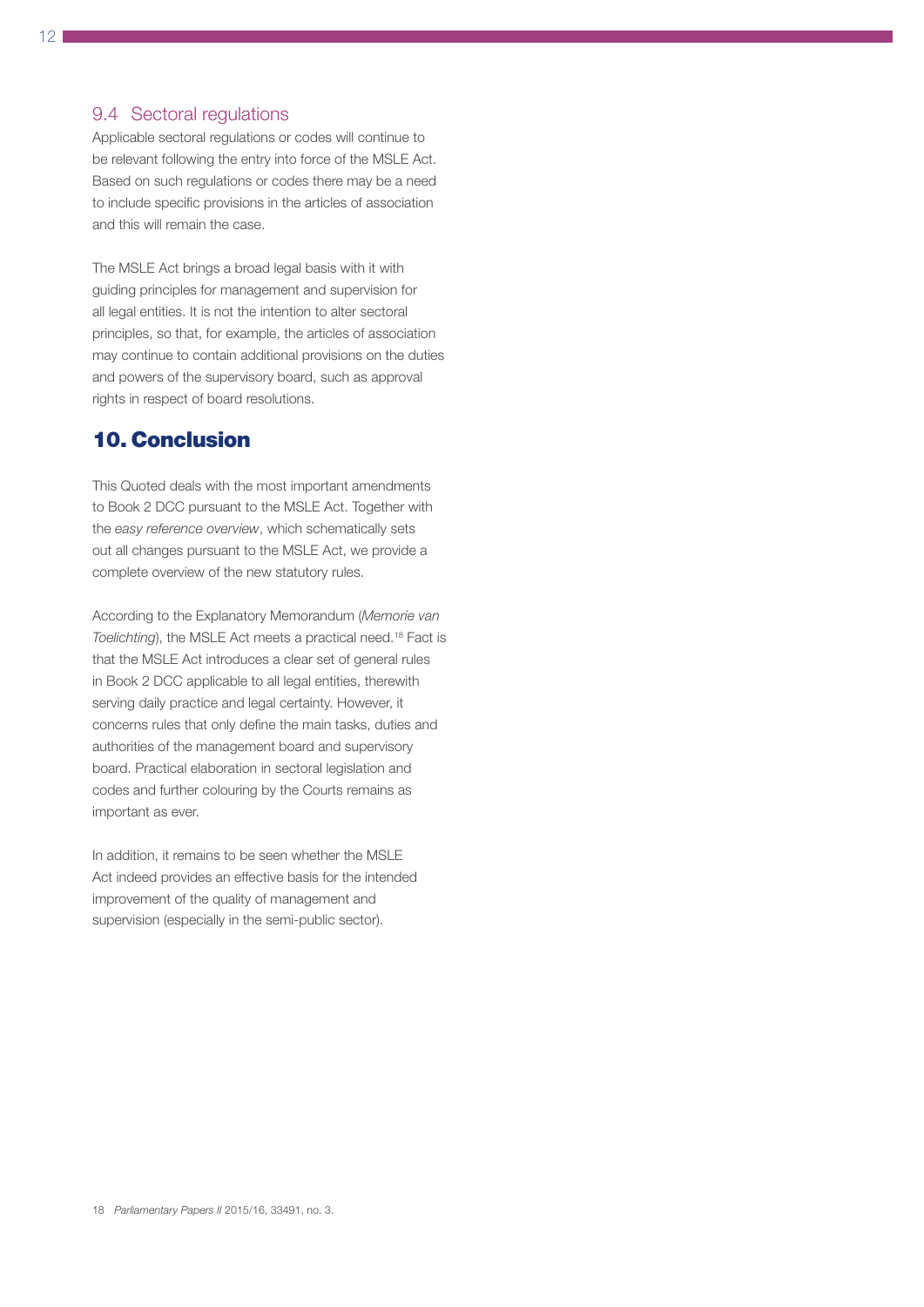# About Loyens & Loeff

Loyens & Loeff N.V. is an independent full service firm of civil lawyers, tax advisors and notaries, where civil law and tax services are provided on an integrated basis. The civil lawyers and notaries on the one hand and the tax advisors on the other hand have an equal position within the firm. This size and purpose make Loyens & Loeff N.V. unique in the Benelux countries and Switzerland.

The practice is primarily focused on the business sector (national and international) and the public sector. Loyens & Loeff N.V. is seen as a firm with extensive knowledge and experience in the area of, inter alia, tax law, corporate law, mergers and acquisitions, stock exchange listings, privatisations, banking and securities law, commercial real estate, employment law, administrative law, technology, media and procedural law, EU and competition, construction law, energy law, insolvency, environmental law, pensions law and spatial planning.

## loyensloeff.com

# **Quoted**

Quoted is a periodical newsletter for contacts of Loyens & Loeff N.V. Quoted has been published since October 2001.

The authors of this issue are Marieke Kolsters (marieke.kolsters@loyensloeff.com) and Roos Blaauwendraad (roos.blaauwendraad@loyensloeff.com).

# **Editors**

P.G.M. Adriaansen R.P.C. Cornelisse E.H.J. Hendrix A.N. Krol C.W.M. Lieverse P.E. Lucassen W.J. Oostwouder Q.H. van Vliet D.F.M.M. Zaman

You can of course also approach your own contact person within Loyens & Loeff N.V.

Although this publication has been compiled with great care, Loyens & Loeff N.V. and all other entities, partnerships, persons and practices trading under the name 'Loyens & Loeff', cannot accept any liability for the consequences of making use of this issue without their cooperation. The information provided is intended as general information and cannot be regarded as advice.